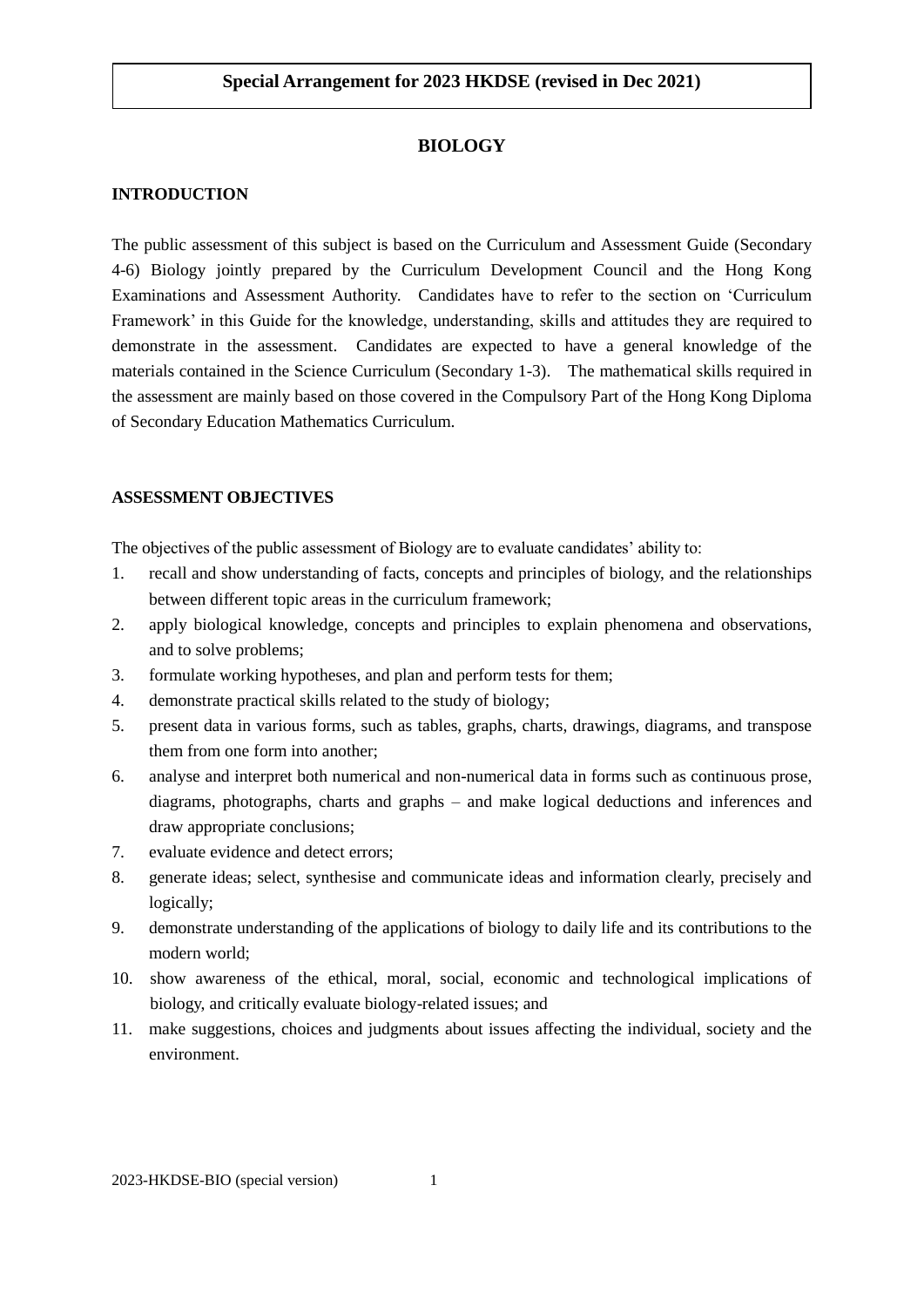## **MODE OF ASSESSMENT**

The public assessment of Biology will consist of a public examination component and a school-based assessment component as outlined in the following table:

| Component                                 | Weighting                                    | Duration                |                       |
|-------------------------------------------|----------------------------------------------|-------------------------|-----------------------|
| <b>Public Examination</b>                 | Compulsory part of the curriculum<br>Paper 1 | $60\% \rightarrow 75\%$ | 2 hours<br>30 minutes |
|                                           | Paper 2 Elective part of the curriculum      | $20\% \rightarrow 25\%$ | 1 hour                |
| School-based Assessment (SBA) (CANCELLED) | 20%                                          |                         |                       |

### **PUBLIC EXAMINATION**

Paper 1 comprises two sections: A and B. Section A consists of multiple-choice questions and carries  $\frac{18}{6}$  22.5% of the subject mark. Section B includes short questions, structured questions and an essay question, and it carries 42% 52.5% of the subject mark. Candidates have to attempt **all** questions in Paper 1.

Paper 2 consists of structured questions set on the four elective topics of the curriculum. Candidates are to attempt questions from any **two** of the four electives. Paper 2 carries 20% 25% of the subject mark.

### **SCHOOL-BASED ASSESSMENT (SBA) (CANCELLED)**

School-based assessment (SBA) is compulsory for **all** school candidates. In the SBA of Biology, candidates are required to perform a stipulated amount of practical work, which may include scientific investigations, laboratory work, and fieldwork, etc. In S5 and S6, they will be assessed in two ability areas: practical skills abilities (A) and reporting of investigative work (B). Ability area A carries 8% of the subject mark, while ability area B carries 12% of the mark.